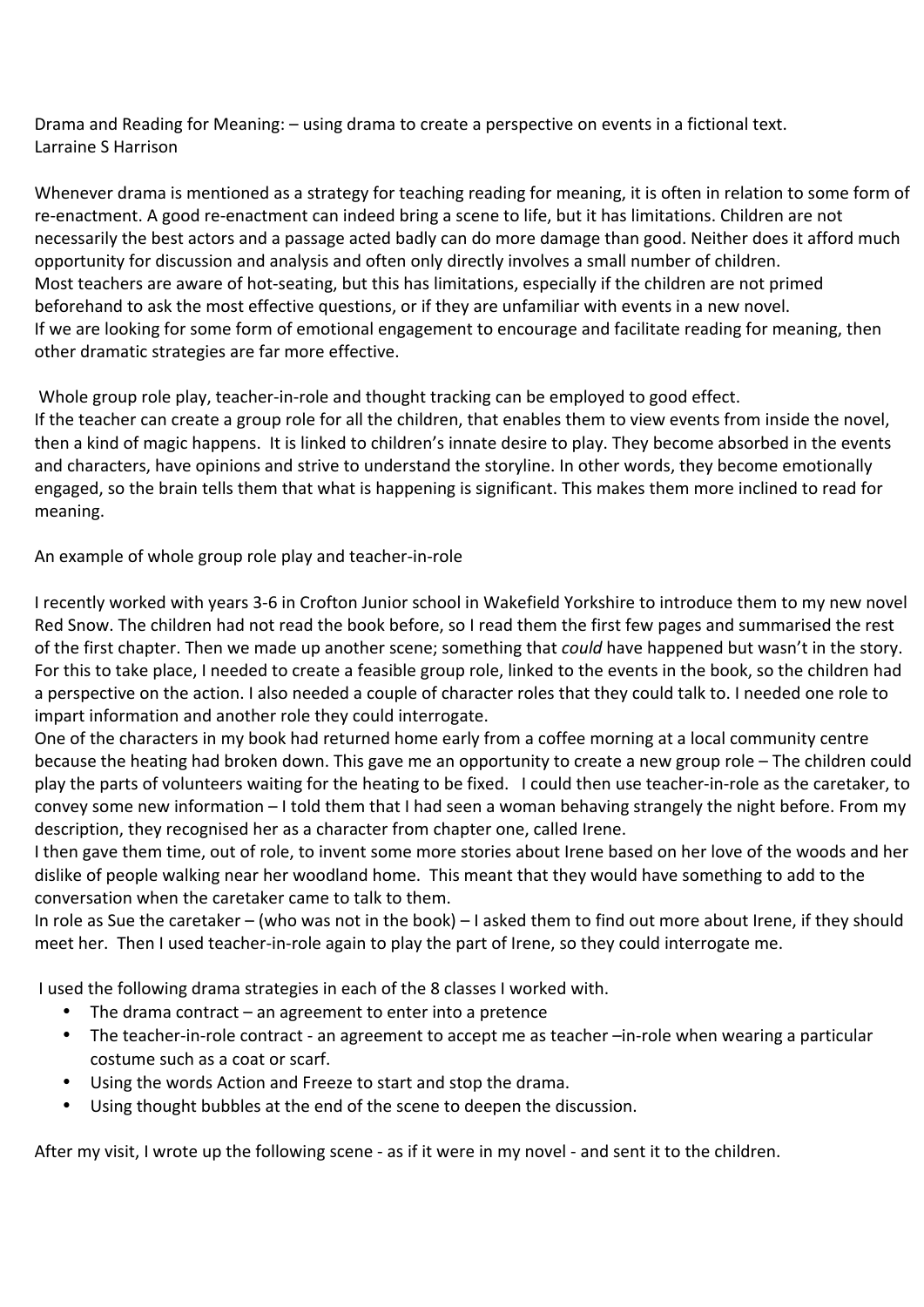Suggested addition to chapter 2 Red Snow by Larraine S Harrison. Based on improvised drama sessions by pupils of Crofton Junior School, Wakefield Yorkshire. January 2018

## *Chapter 2 Red Snow*

The next morning was the start of the half term holiday and there was a light dusting of snow on the around...

At 8.30am a crowd of people began to arrive at Oakton Road community centre. They were volunteers who had come to help run a coffee morning in aid of the Woodland Trust. Sue, the new caretaker let them in, but they could tell by her face she wasn't happy.

'The heating's broken,' she said. 'The plumber's not sure he can fix it in time for the coffee morning, but he says he'll try.'

'Well we'd better sit down and wait,' said one of the volunteers. 'I hope we don't have to cancel it.' Sue unlocked the store room and brought out some chairs. She waited for everyone to be seated and then she closed the door. 'Can I talk to you for a moment?' she said. 'I need to tell you something.' 

The volunteers turned their chairs to face Sue.

'I thought I heard an owl hooting last night,' she said. 'It was coming from somewhere near the path into Oakton woods, so I looked out of my window to see if I could see it.'

'I wish I lived close to the woods like you,' said a woman volunteer. 'What kind of owl was it?'

'Well, I didn't actually see any owls,' said Sue. 'But I did see something else. I saw a woman standing by the path. She was just standing there, staring down Oakton Road. I couldn't see her face, but I could see her hair in the moonlight. It was silvery grey and it hung down her back in a long plait.'

'She's called Irene,' said a young man. 'She lives in the woods in one of the gatehouses.'

'She's a bit strange,' said another man.

'What do you mean *strange*?' asked Sue.

Several of the volunteers began to tell Sue about the times they had come across Irene in the woods. Some had seen her telling children off for climbing trees or riding bikes. Others had seen her telling people off for just walking past her house and told of how she had spoken harshly to children playing near her garden.

'She seems to care about the woods, but she obviously doesn't like anyone going near her house, does she?' said Sue. 'I wonder what she was doing last night.'

'Did you see anything down the road that she could have been looking at?' asked a woman. 'Not really,' said Sue. 'I may have seen a door closing further down the street, but I can't be sure.'